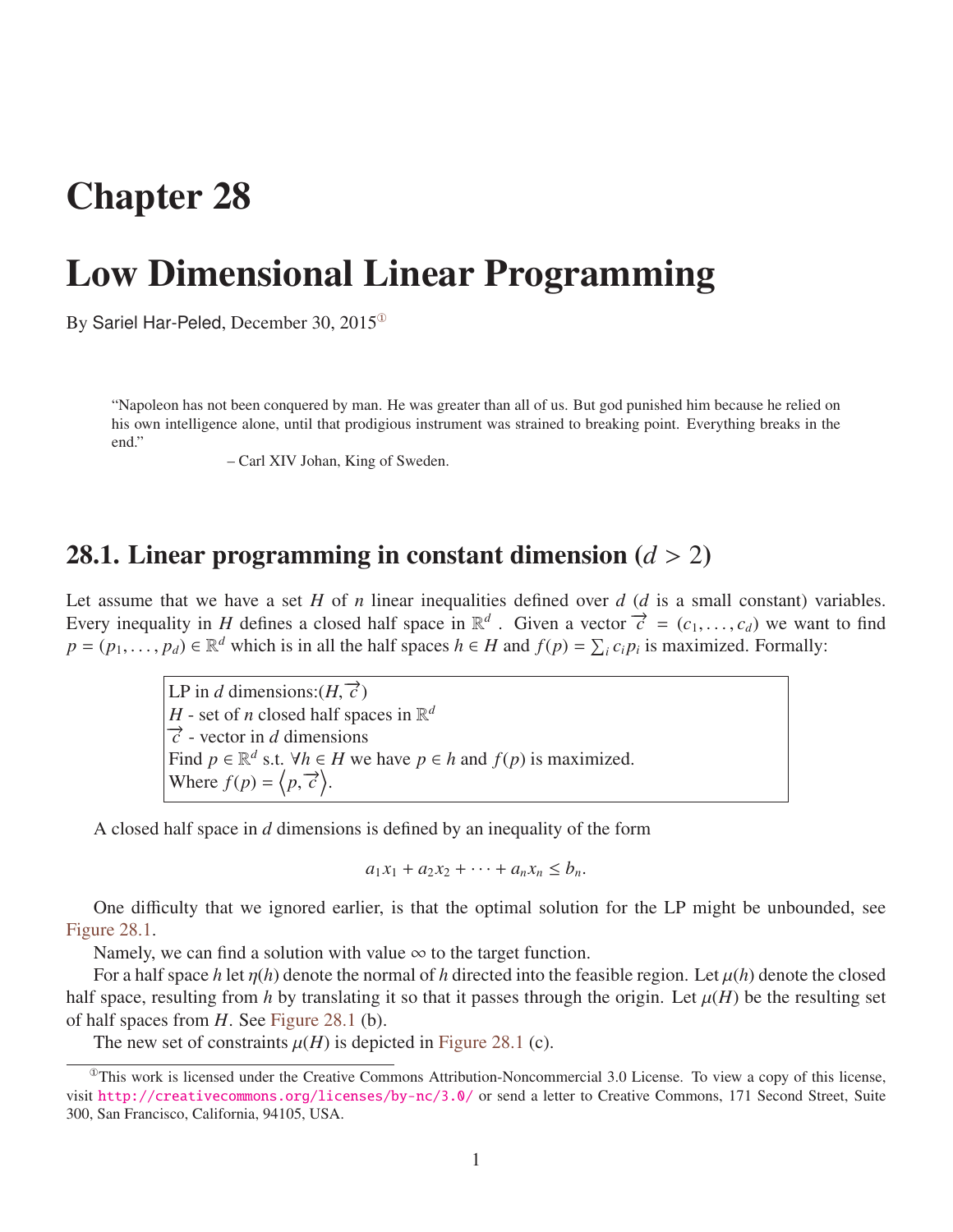<span id="page-1-0"></span>

Figure 28.1: (a) Unbounded LP. (b). (c).

<span id="page-1-1"></span>

Figure 28.2: (a). (b). (c).

**Lemma 28.1.1.**  $(H, \vec{c})$  *is unbounded if and only if*  $(\mu(H), \vec{c})$  *is unbounded.* 

*Proof:* Consider the  $\rho'$  the unbounded ray in the feasible region of  $(H, \text{ passes through the origin. Clearly } \rho'$  is unbounded also in  $(H, \vec{c})$  and t *f* the unbounded ray in the feasible region of  $(H, \vec{c})$  such that the line that contain it passes through the origin. Clearly,  $\rho'$  is unbounded also in  $(H, \vec{c})$ , and this is if and only if. See [Figure 28.2](#page-1-1) (a).

**Lemma 28.1.2.** *Deciding if*  $(\mu(H), \vec{c})$  *is bounded can be done by solving a d* – 1 *dimensional LP. Furthermore,*<br>*if it is bounded, then we have a set of d constraints, such that their intersection prove this if it is bounded, then we have a set of d constraints, such that their intersection prove this. Furthermore, the corresponding set of d constraints in H testify that*  $(H, \vec{c})$  *is bounded.* 

*Proof:* Rotate space, such that  $\vec{c}$  is the vector  $(0, 0, \ldots, 0, 1)$ . And consider the hyperplane  $g \equiv x_d = 1$ .<br>Clearly  $(u(H), \vec{c})$  is unbounded if and only if the region  $g \circ \vec{c}$  are *h* is non-empty. By deciding if *c* clearly,  $(\mu(H), \vec{c})$  is unbounded if and only if the region *g* ∩  $\bigcap_{h \in \mu(H)} h$  is non-empty. By deciding if this region is unbounded is equivalent to solving the following I P: *I'* – (*H'* (1.0 – 0)) where is unbounded, is equivalent to solving the following LP:  $L' = (H', (1, 0, \dots, 0))$  where

$$
H' = \left\{ g \cap h \: \left| h \in \mu(H) \right. \right\}.
$$

Let  $h \equiv a_1x_1 + ... + a_dx_d \le 0$ , the region corresponding to  $g \cap h$  is  $a_1x_1 + ... + a_{d-1}x_{d-1} \le -a_d$  which is a *d* − 1 dimensional hyperplane. See [Figure 28.2](#page-1-1) (b).

But this is a *d* − 1 dimensional LP, because everything happens on the hyperplane  $x_d = 1$ .

Notice that if  $(\mu(H), \vec{c})$  is bounded (which happens if and only if  $(H, \vec{c})$  is bounded), then *L'* is infeasible, the I P *I'* would return us a set *d* constraints that their intersection is empty. Interpreting those c and the LP *L'* would return us a set *d* constraints that their intersection is empty. Interpreting those constraints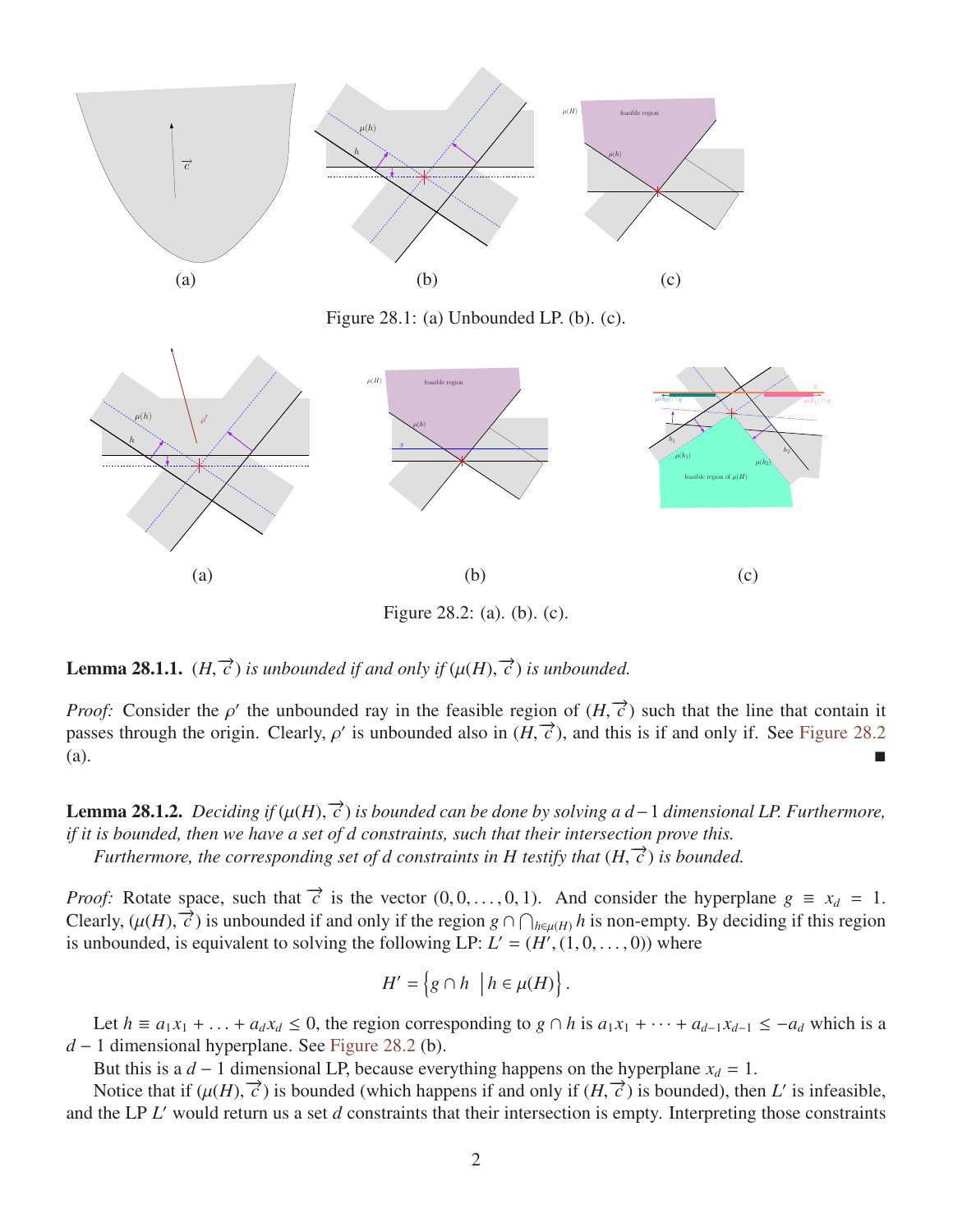<span id="page-2-0"></span>

Figure 28.3: (a). (b). (c).

in the original LP, results in a set of constraints that their intersection is bounded in the direction of  $\vec{c}$ . See [Figure 28.2](#page-1-1) (c).

(In the above example,  $\mu(H) \cap g$  is infeasible because the intersection of  $\mu(h_2) \cap g$  and  $\mu(h_1) \cap g$  is empty, which implies that  $h_1 \cap h_2$  is bounded in the direction  $\vec{c}$  which we care about. The positive *y* direction in this  $figure.$ )

We are now ready to show the algorithm for the LP for  $L = (H, \vec{c})$ . By solving a *d* − 1 dimensional LP we ide whether *L* is unbounded. If it is unbounded we are done (we also found the unbounded solution if you decide whether *L* is unbounded. If it is unbounded, we are done (we also found the unbounded solution, if you go carefully through the details).

See [Figure 28.3](#page-2-0) (a).

(in the above figure, we computed *p*.)

In fact, we just computed a set  $h_1, \ldots, h_d$  s.t. their intersection is bounded in the direction of  $\vec{c}$  (thats what boundness check returned) the boundness check returned).

Let us randomly permute the remaining half spaces of *H*, and let  $h_1, h_2, \ldots, h_d, h_{d+1}, \ldots, h_n$  be the resulting permutation.

Let  $v_i$  be the vertex realizing the optimal solution for the LP:

$$
L_i = \left( \{h_1, \ldots, h_i\}, \overrightarrow{c} \right)
$$

There are two possibilities:

1.  $v_i = v_{i+1}$ . This means that  $v_i \in h_{i+1}$  and it can be checked in constant time.

2.  $v_i \neq v_{i+1}$ . It must be that  $v_i \notin h_{i+1}$  but then, we must have... What is depicted in [Figure 28.3](#page-2-0) (b).

*B* - the set of *d* constraints that define  $v_{i+1}$ . If  $h_{i+1} \notin B$  then  $v_i = v_{i+1}$ . As such, the probability of  $v_i \neq v_{i+1}$ is roughly  $d/i$  because this is the probability that one of the elements of *B* is  $h_{i+1}$ . Indeed, fix the first  $i + 1$ elements, and observe that there are *d* elements that are marked (those are the elements of *B*). Thus, we are asking what is the probability of one of *d* marked elements to be the last one in a random permutation of  $h_{d+1}, \ldots, h_{i+1}$ , which is exactly  $d/(i + 1 - d)$ .

Note that if some of the elements of *B* is  $h_1, \ldots, h_d$  than the above expression just decreases (as there are less marked elements).

Well, let us restrict our attention to  $\partial h_{i+1}$ . Clearly, the optimal solution to  $L_{i+1}$  on  $h_{i+1}$  is the required  $v_{i+1}$ . Namely, we solve the LP  $L_{i+1} \cap h_{i+1}$  using recursion.

This takes  $T(i + 1, d - 1)$  time. What is the probability that  $v_{i+1} \neq v_i$ ?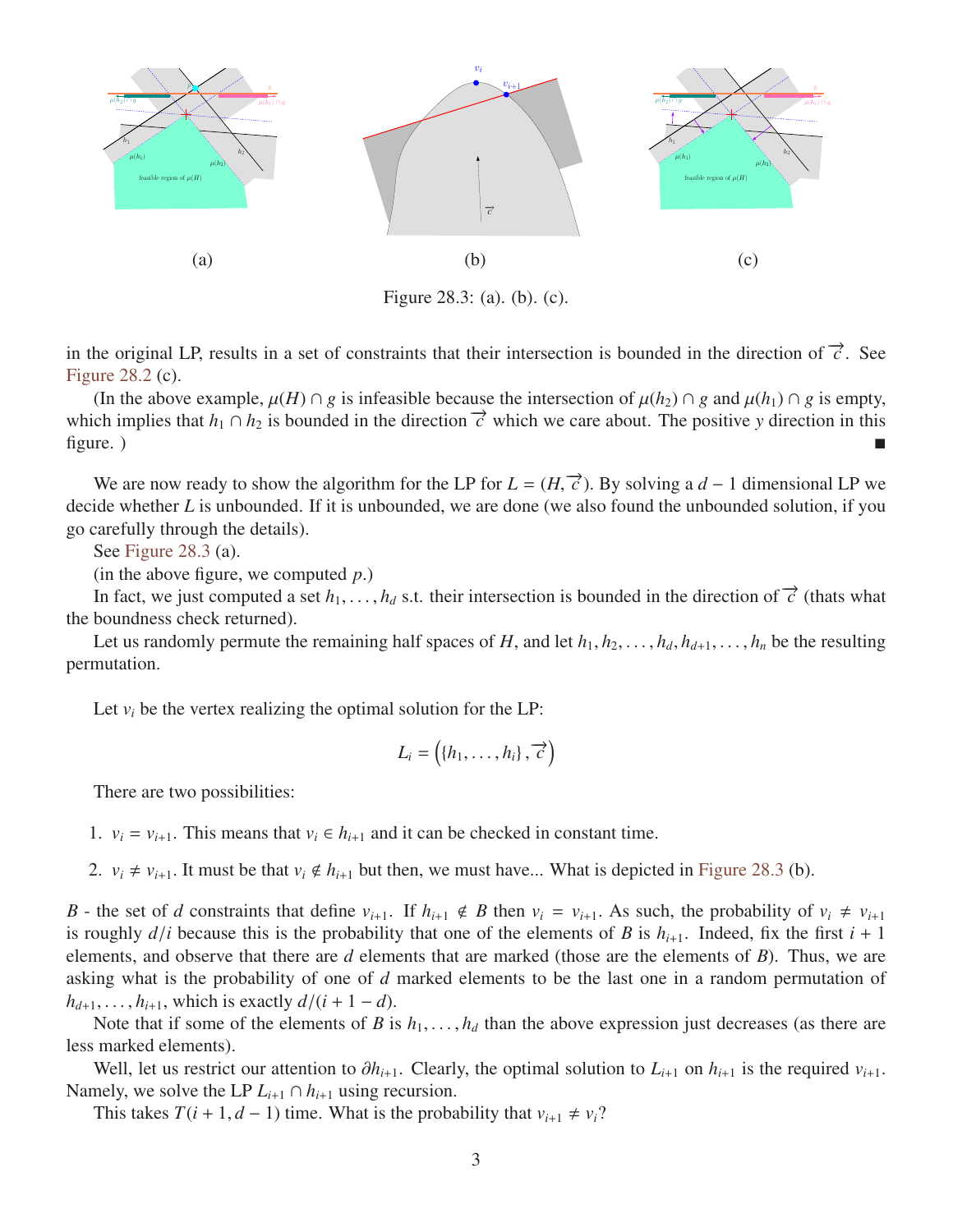Well, one of the *d* constraints defining  $v_{i+1}$  has to be  $h_{i+1}$ . The probability for that is  $\leq 1$  for  $i \leq 2d - 1$ , and it is

$$
\leq \frac{d}{i+1-d}
$$

,

otherwise.

Summarizing everything, we have:

$$
T(n,d) = O(n) + T(n,d-1) + \sum_{i=d+1}^{2d} T(i,d-1) + \sum_{i=2d+1}^{n} \frac{d}{i+1-d} T(i,d-1)
$$

What is the solution of this monster? Well, one essentially to guess the solution and verify it. To guess solution, let us "simplify" (incorrectly) the recursion to :

$$
T(n,d) = O(n) + T(n,d-1) + d \sum_{i=2d+1}^{n} \frac{T(i,d-1)}{i+1-d}
$$

So think about the recursion tree. Now, every element in the sum is going to contribute a near constant factor, because we divide it by (roughly) *i*+1−*d* and also, we are guessing the the optimal solution is linear/near linear.

In every level of the recursion we are going to penalized by a multiplicative factor of *d*. Thus, it is natural, to conjecture that  $T(n, d) \leq (3d)^{3d}n$ .

Which can be verified by tedious substitution into the recurrence, and is left as exercise.

**Theorem 28.1.3.** *Given an d dimensional LP* (*H*,  $\vec{c}$ ),*it can be solved in expected*  $O((3d)^{3d}n)$  *time (the constant in the O is dim independent*) *in the O is dim independent).*

BTW, we are being a bit conservative about the constant. In fact, one can prove that the running time is *d*!*n*. Which is still exponential in *d*.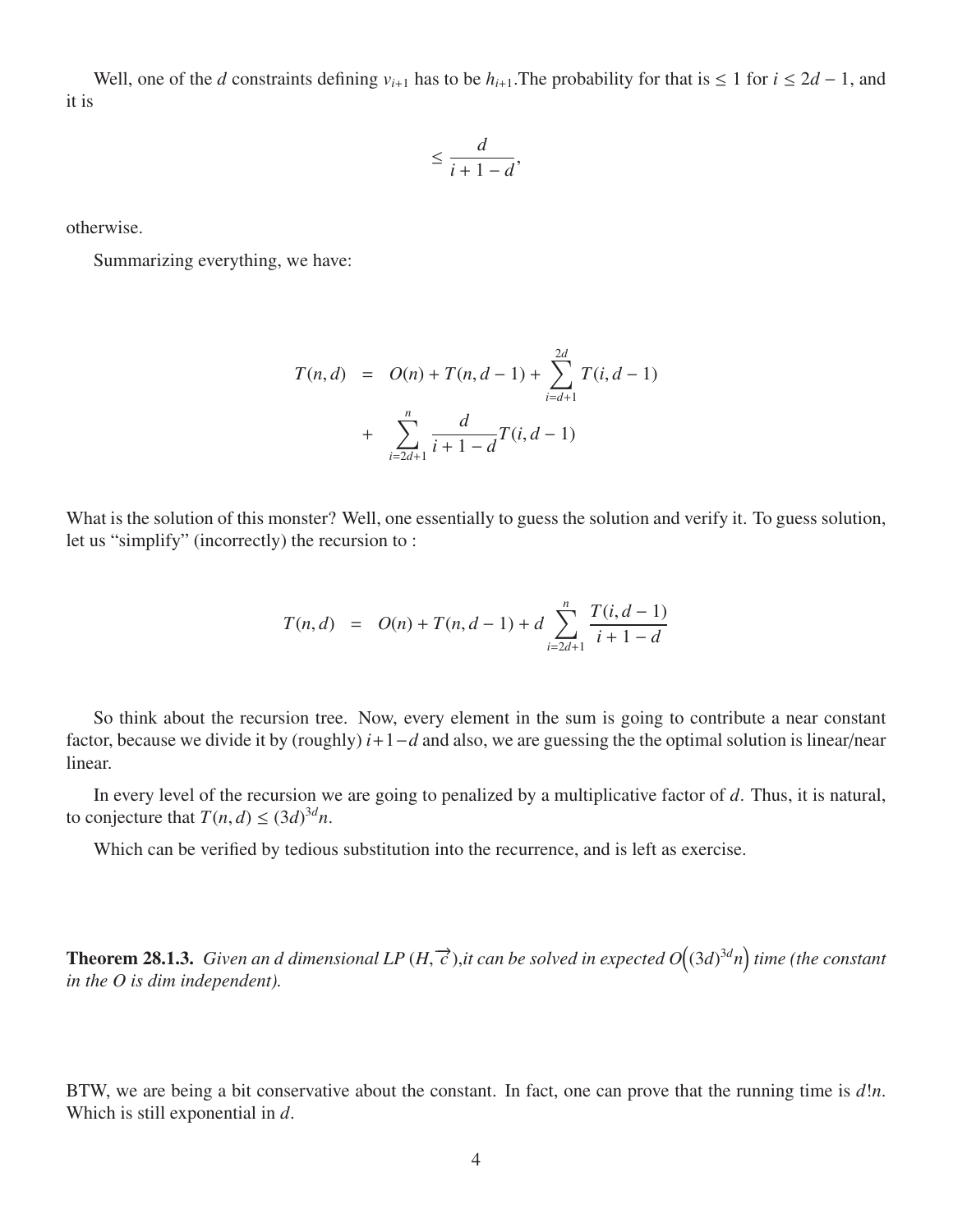```
\overline{\text{SolveLP}((H, \vec{c}))}<br>/* initialization
     /* initialization */
     Rotate (H, \vec{c}) s.t. \vec{c} = (0, \dots, 1)<br>Solve recursively the d-1 dim 1
     Solve recursively the d - 1 dim LP:
                    L' \equiv \mu(H) \cap (x_d = 1)if L' has a solution then
                return "Unbounded"
     Let g_1, \ldots, g_d be the set of constraints of L' that testifies that L' is infeasible<br>Let h, h, be the hyperplanes of H corresponding to g.
     Let h_1, \ldots, h_d be the hyperplanes of H corresponding to g_1, \ldots, g_dPermute H s.t. h_1, \ldots, h_d are first.
     v_d = \partial h_1 \cap \partial h_2 \cap \cdots \cap \partial h_d<sup>a</sup>v_d is a vertex that testifies that (H, \vec{c}) is bounded */
     /* the algorithm itself */for i \leftarrow d + 1 to n do
          if v_{i-1} ∈ h_i then
                  v_i \leftarrow v_{i-1}else
                  v_i \leftarrow \text{SolveLP}((H_{i-1} \cap \partial h_i, \vec{c})) (*)
                      where H_{i-1} = \{h_1, \ldots, h_{i-1}\}\return v_n
```
#### 28.2. Handling Infeasible Linear Programs

In the above discussion, we glossed over the question of how to handle LPs which are infeasible. This requires slightly modifying our algorithm to handle this case, and I am only describing the required modifications.

First, the simplest case, where we are given an LP *L* which is one dimensional (i.e., defined over one variable). Clearly, we can solve this LP in linear time (verify!), and furthermore, if there is no solution, we can return two input inequality  $ax \le b$  and  $cx \ge d$  for which there is no solution together (i.e., those two inequalities [i.e., constraints] testifies that the LP is not satisfiable).

Next, assume that the algorithm SolveLP when called on a  $d-1$  dimensional LP *L'*, if *L'* is not feasible it return the *d* constraints of *L'* that together have non-empty intersection. Namely, those constraints are the witnesses that  $L'$  is infeasible.

So the only place, where we can get such answer, is when computing  $v_i$  (in the  $(*)$ ) line in the algorithm). Let  $h_1$ <sup>'</sup>  $h'_1, \ldots, h'_d$ <br>
"Learly *d* be the corresponding set of *d* constraints of *H*<sub>*i*−1</sub> that testifies that  $(H_{i-1} \cap \partial h_i, \vec{c})$  is an infeasible  $h'$   $h'$ ,  $h'$ ,  $h'$ ,  $h'$ ,  $h'$ ,  $h'$ ,  $h'$ ,  $h'$ ,  $h'$ ,  $h'$ ,  $h'$ ,  $h'$ ,  $h'$ ,  $h'$ ,  $h'$ ,  $h'$ , LP. Clearly,  $h_1$  $h'_1, \ldots, h'_d$  $d<sub>d</sub>$ ,  $h<sub>i</sub>$  must be a set of  $d + 1$  constraints that are together are infeasible, and that is what SolveLP returns.

#### 28.3. References

The description in this class notes is loosely based on the description of low dimensional LP in the book of de Berg *et al.* [\[dBCKO08\]](#page-5-0).